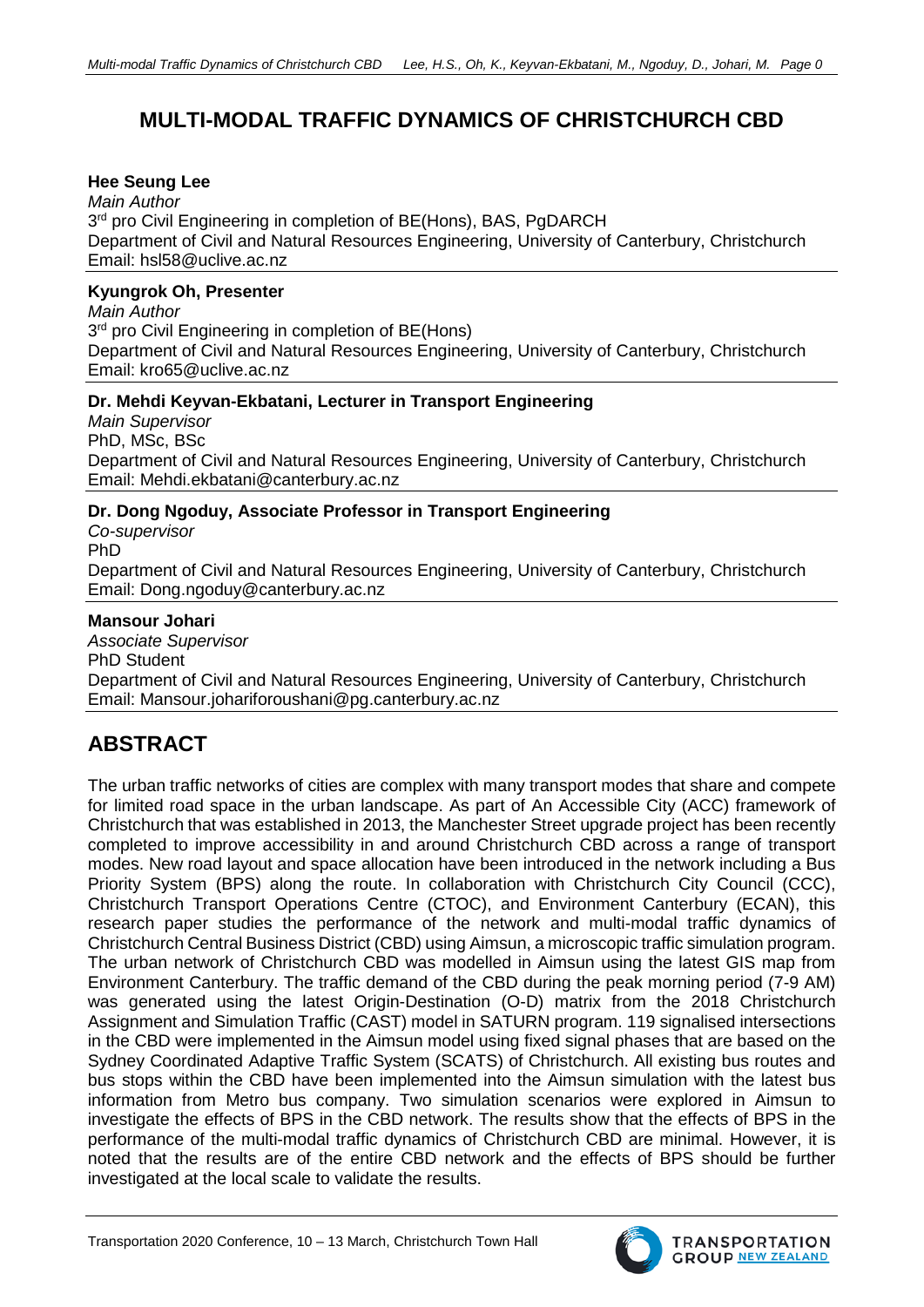# **INTRODUCTION**

Throughout urban history, transportation has played a crucial role in the development of the city as well as human civilization. However, it is only in the last century that the rapid proliferation of the automobile has given rise to a global phenomenon of traffic congestion. Traffic congestion is undoubtedly caused by traffic volume exceeding the network capacity (Parpageorgiou et al., 2003). As more vehicles are put on the streets, traffic congestion would continue to grow. According to Parpageorgiou et al. (2003), traffic congestion can result in excess delays, reduced safety and an increase in environmental pollution. Traffic congestion can be alleviated either by increasing the network capacity or by reducing the traffic demand in the system. This can be achieved through traffic control plans and traffic management strategies. Traffic congestion is particularly apparent in recent decades as many transport modes share and compete for limited road space in the urban landscape. With a global impetus in creating sustainable and liveable cities, through pedestrianfriendly and transit-oriented policies, the notion of a multi-modal transport network and the issue of equity in transportation would only continue to grow. Several studies have been carried out to investigate the connection between the performance of transport systems and general land allocation. However, space allocation for interacting modes of transport as well as its impact on the equity in transportation is an open research question.

## **CHRISTCHURCH CBD**

Not surprisingly, traffic congestion is a growing concern in Christchurch, the second-largest city in New Zealand with an estimated population of 388,500 in 2018. As the car capital of New Zealand, 84 percent of the Greater Christchurch population drove to work on census day in 2013 compared to only 3.7 percent using the bus to get to work (Statistics New Zealand, 2015). According to an analysis conducted by the Christchurch Transport Operations Centre (CTOC) in 2018, the cost of traffic congestion in Christchurch amounts to about \$440 million per year (Harris, 2018). This number is expected to increase with the growing population in Christchurch. Therefore, careful traffic control plans and management strategies need to be considered to mitigate the adverse effects of congestion in Christchurch.

As part of a city-wide strategy to re-establish Christchurch CBD as the primary activity centre for the greater Christchurch region and in the process to improve traffic congestion in the city, An Accessible City (AAC) framework has been prepared under the Christchurch Central Recovery Plan in 2013. The aim of ACC is to create a people-friendly city centre in Christchurch with an emphasis on accessibility for all people through a variety of different travel modes including walking, cycling, using public transportation, and driving (Canterbury Earthquake Recovery Authority, 2013). The recently completed Manchester Street upgrade project in 2018 is one of the flagship projects of AAC. It features a new road layout and space allocations from Kilmore Street to Lichfield Street. Most importantly, Manchester Street is designated as a public transport corridor with a Bus Priority System (BPS) along its route. There are currently five locations, including Manchester Street, where BPS has been implemented in the CBD of Christchurch. [Figure 1](#page-2-0) shows the locations of the BPS that are installed in the CBD area. The BPS in Christchurch consists of bus priority signals and bus priority lanes. In this report, BPS will be used inclusively to describe both systems. Within BPS, bus priority signals can be further divided into two types of detection-actuation processes. Most commonly, the bus priority signals are executed using the internal loop detectors that are installed on the roads to detect oncoming buses passing through the installation. Less frequently, Radio Frequency Identification (RFID) is used to identify oncoming buses and to call the bus priority phase at the associated intersection. No RFID system is currently operational in the CBD area and therefore, it has been excluded in the study.

## **PROJECT OBJECTIVES**

There are two primary objectives of this research paper. First, this paper investigates the use of Aimsun, a microscopic traffic simulation program, to model and simulate real-life traffic conditions of Christchurch CBD bounded by the four avenues. This is completed using real traffic data obtained

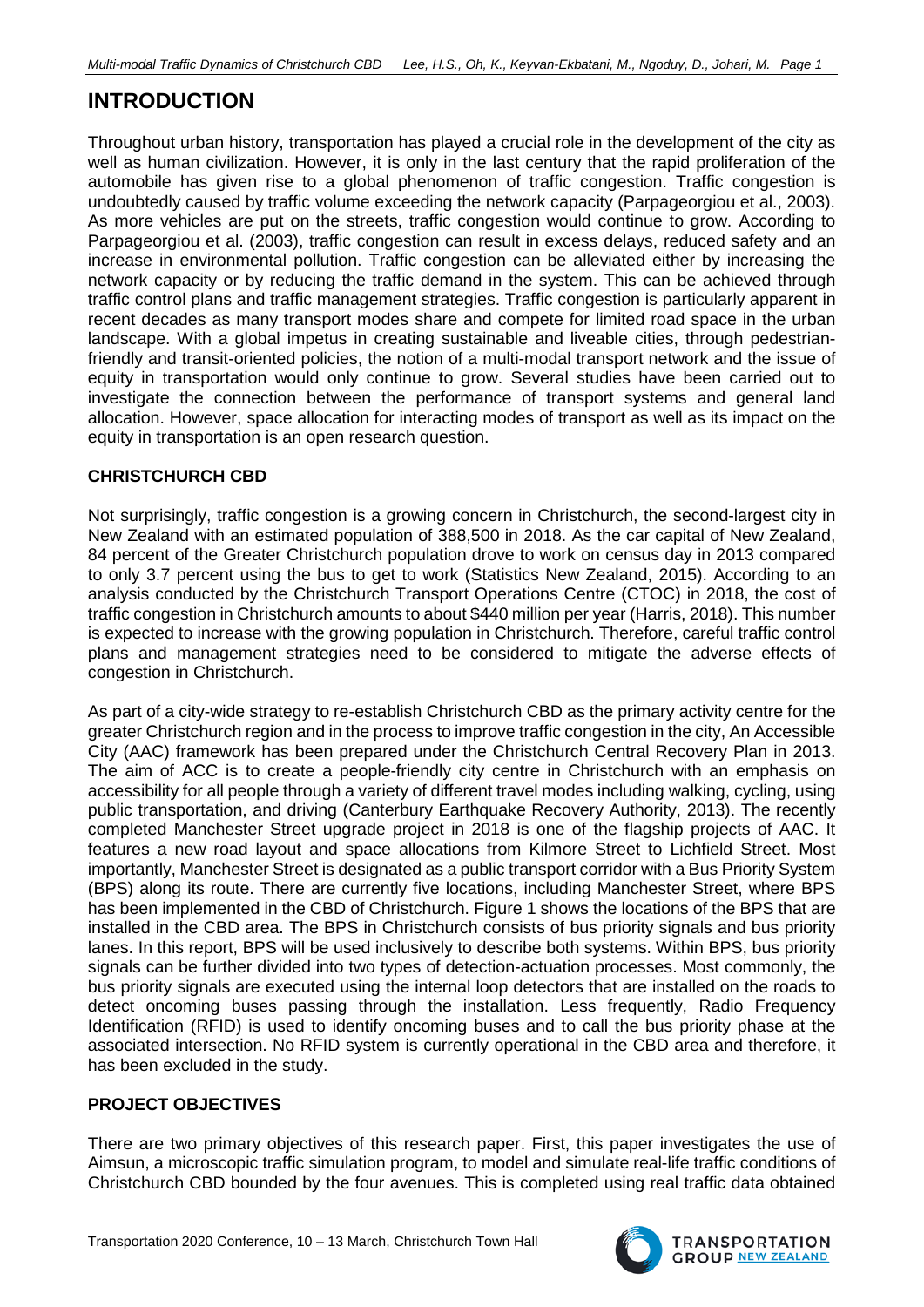*Multi-modal Traffic Dynamics of Christchurch CBD Lee, H.S., Oh, K., Keyvan-Ekbatani, M., Ngoduy, D., Johari, M. Page 2*



Figure 1**.** Location of BPS in Christchurch CBD.

<span id="page-2-0"></span>from various organisations in the public sector of Christchurch. Secondly, this paper investigates the effects of BPS, consisting of bus priority signals and bus dedicated lanes, in the multi-modal traffic dynamics of Christchurch CBD. The definition of 'multi-modal traffic dynamics' in this paper focuses exclusively on the relationship between cars and buses. Other transport modes have been excluded in the study due to various modelling limitations that are discussed further in the paper. Two simulation scenarios in Aimsun will be used to compare and explore the dynamic properties of BPS at the network scale.

# **LITERATURE REVIEW**

According to Papageorgiou et al. (2003), traffic control strategies can be divided into two main approaches: isolated or coordinated strategies. These strategies are categorized based on the applicable scale of the network. Isolated strategies consider only one intersection under undersaturated conditions, while coordinated strategies consider an urban zone with multiple intersections. Under coordinated strategies, there are fixed time coordinated control, coordinated traffic responsive strategies, model-based optimization methods, store and forward based approaches, and integrated urban freeway traffic control. Notable time coordinated control strategies are MAXBAND and TRANSYST systems. MAXBAND is a traffic control strategy that tries to maximize the green wave duration to have more vehicles passing in the green time. TRANSYST is another fixed time strategy which iteratively finds the optimum signal timing based on historical data. However, these techniques have a significant drawback in real traffic conditions as they are heavily dependent on historical data. As a result, the fixed time coordinated controls perform poorly in abrupt changes to the traffic conditions and daily changing demands.

On the other hand, traffic responsive strategies, that are based on real traffic data, are more flexible and resilient. Sydney Coordinated Adaptive Traffic System (SCATS) is a traffic responsive control

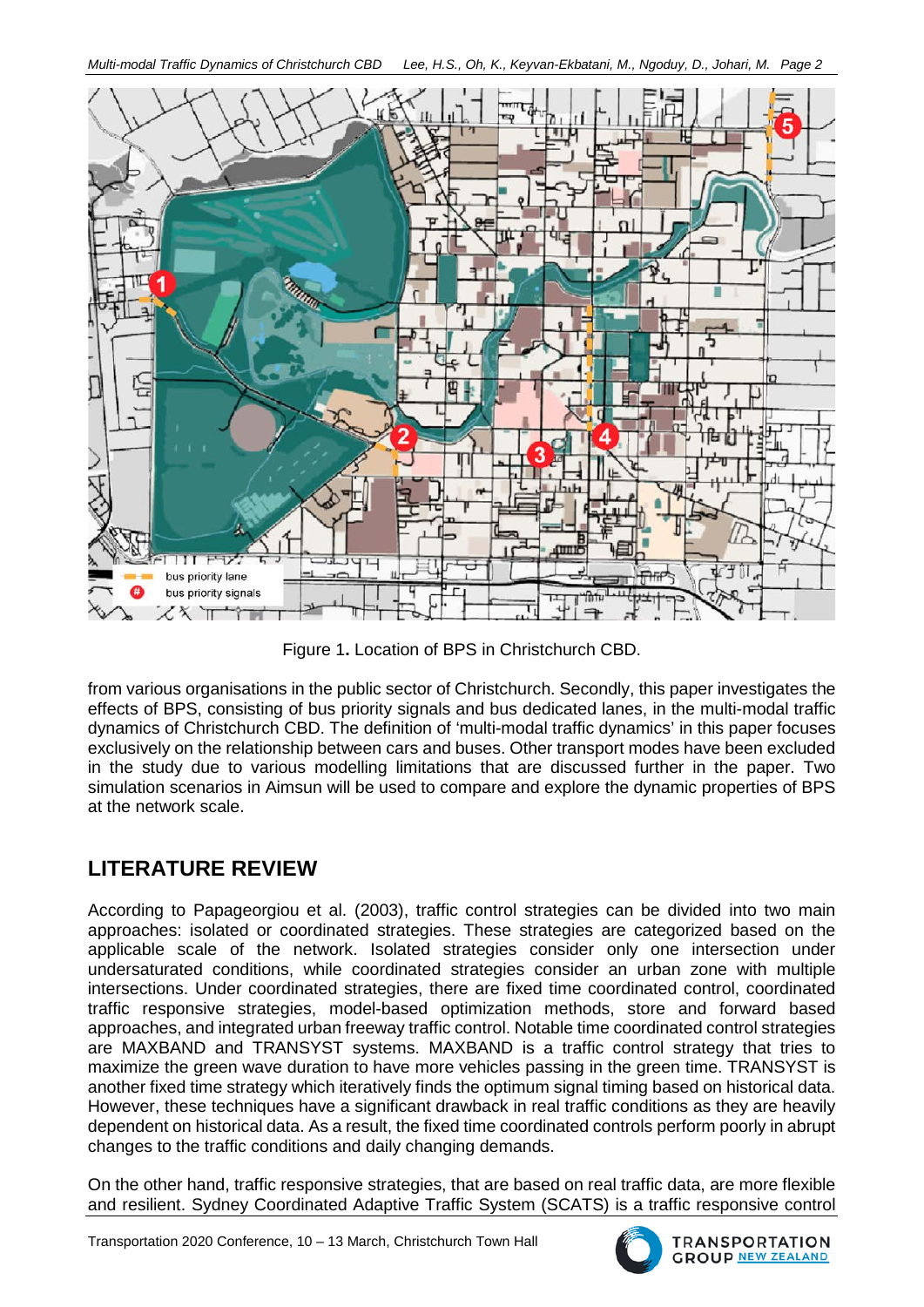strategy that is being used in over 27 countries worldwide including New Zealand and Christchurch. SCATS is an urban traffic control system which optimizes the traffic signals to minimize user travel time. SCATS follow a feedback algorithm which continuously modifies the signal phases and offsets the data collected from detectors to achieve optimal traffic condition. Many studies have concluded that SCATS is an effective tool in optimizing the traffic flow of the urban network and minimising user travel time. (Chong-White and Shaw (2012); Martin and Stevanovic (2008); Slavin et al. (2013)). However, it should be noted that SCATS, as a fully actuated system, depend heavily on the detectors on the roads. In other words, the accuracy of the detector has a direct influence on the performance of the system. Moreover, it is widely regarded that SCATS perform poorly in oversaturated flow conditions (Keyvan-Ekbatani et al., 2019). According to Keyvan-Ekbatani et al. (2019), the inefficiency of SCATS can be alleviated with a gating control mechanism.

The Fundamental Diagram (FD) gives the relationship between the traffic speed (km/hr), traffic flux (veh/hr), and the traffic density (veh/km) of a road link. At free traffic flow, the FD, notably the flux-density diagram, is characterised by a linear growth relationship between the flux and the density, where the slope represents the free flow speed. Once critical density is reached, the link also reaches its maximum capacity. Beyond the maximum capacity, a congest flow would occur in the link and the relationship between the flux and density would decrease linearly until jam density is achieved. The Macroscopic Fundamental Diagram (MFD) is the application of the FD on a network scale. While the FD is a portrayal of the traffic performance of only one link, the MFD describes the traffic conditions of an entire road system in the network. As a result, the MFD is characterised with a range of associated critical densities in contrast to the FD with only one. MFD is also called the Network Fundamental Diagram (NFD), and in this paper, NFD will be used. The NFD is useful in analysing the traffic condition of the network. From the NFD, the average speed and the delay in the network can be easily identified. However, there are many weaknesses in the NFD, especially in freeway traffic conditions. Keyvan-Ekbatani et al. (2012) describe the limitations of NFD under various traffic conditions. According to Keyvan-Ekbatani et al. (2012), NFD is stable when the traffic condition is homogenous, however, it is difficult for the freeway to have such conditions due to hysteresis phenomena that exist in the freeway system. This means that the NFD is not suitable in the analysis of freeways. Another weakness of the NFD can be found in a multi-modal network system in which it is unable to portray the relationship between different vehicle typology that exist in the system such as buses and cars. Thus, upon further research by Geroliminis et al. (2014), a new system was introduced by adding an extra dimension to the representation of 2D NFD to create a 3D NFD, which shows the bimodal properties of the urban network. With the application of 3D NFD, the dynamic relationship between cars and buses could be identified.

Aimsun simulates dynamics traffic simulation software which provides various modes of network simulation including microscopic, mesoscopic and hybrid models. A distinct feature in Aimsun is its ability to reproduce dynamic traffic conditions in the microscopic simulation environment. It also provides extensive API tools to simulate diverse traffic conditions including BPS and SCATS. Aimsun also uses traffic assignment to distributes the traffic demand set from an O-D matrix by mimicking the user behaviours on path decisions. In Aimsun, stochastic route choices and dynamic user equilibrium are used to evaluate a traffic network. In this paper, Aimsun is used as the primary traffic simulation tool to model and evaluate the traffic dynamics of Christchurch CBD.

## **METHODOLOGY**

## **DATA COLLECTION**

Obtaining real traffic data is a critical step in simulating the real traffic conditions of an urban network. As illustrated in [Figure 2,](#page-4-0) real traffic data was obtained from various organisations in the public sector of Christchurch. The 2018 Christchurch Assignment and Simulation Traffic (CAST) model was obtained from Christchurch City Council (CCC) to generate the traffic demand in the CBD. Latest GIS data and bus information was collected from Environment Canterbury (ECAN) and Metro bus. All SCATS signal plans and information on the signalised intersection in the CBD area was obtained from CTOC, a partnership of CCC, ECAN, and New Zealand Transport Agency (NZTA).

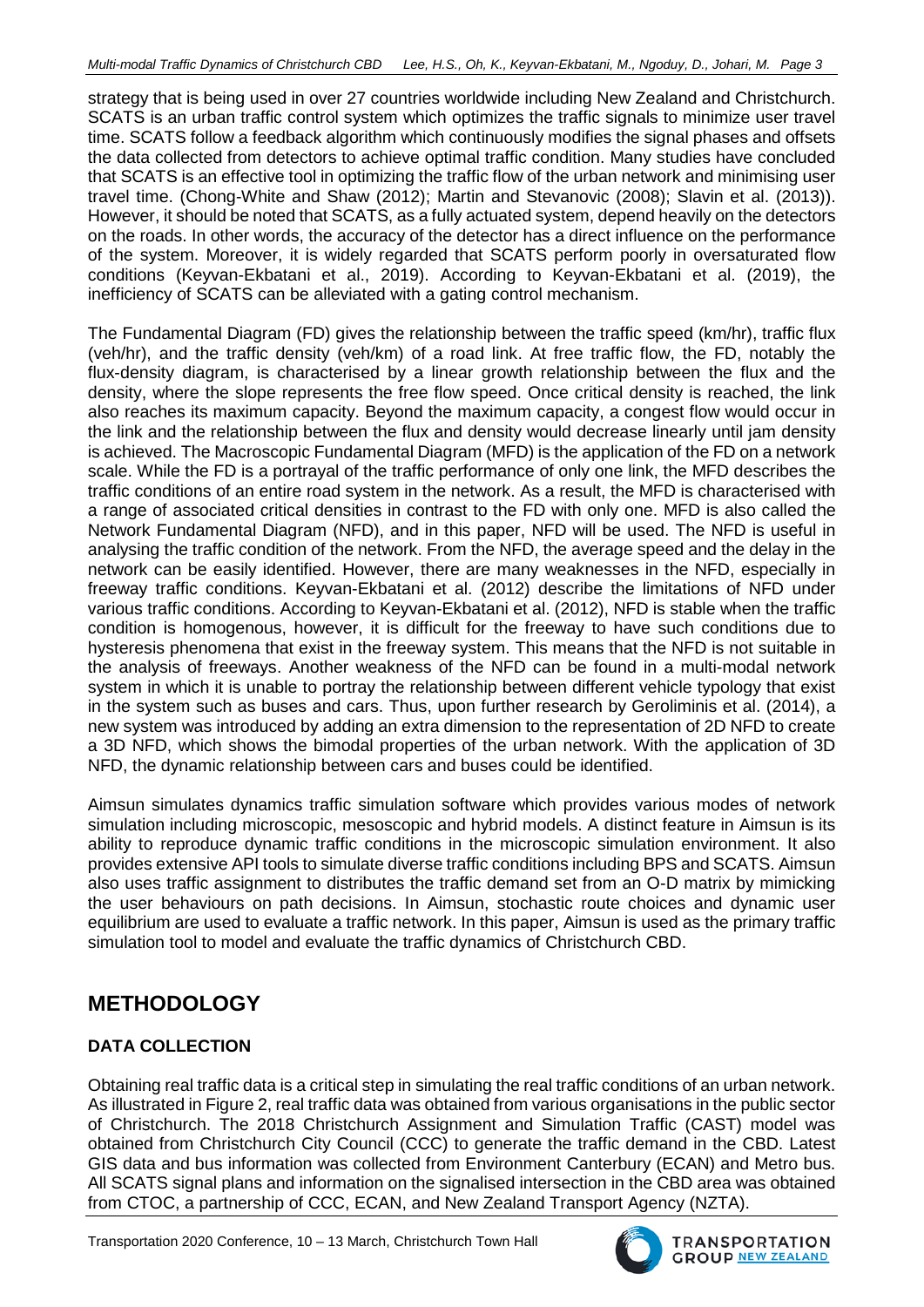

Figure 2. Diagram of research methodology.

## <span id="page-4-0"></span>**NETWORK MODELLING**

To achieve an accurate replication of the CBD urban network in Aimsun, the most up-to-date aerial map (5 November 2018) of the CBD was used simultaneously with the latest imagery from Google Street View. Otherwise, a site visit was conducted to validate the final road layout. Road speed limits were also implemented in the Aimsun network using the speed limit map from CCC (2019). The completed CBD network in Aimsun is depicted in [Figure 4.](#page-5-0) The Origin-Destination (O-D) matrix of the CBD has been imported in the Aimsun model from the 2018 CAST model. The CAST model is a SATURN program based on the macroscopic simulation model of Christchurch which has been developed and maintained by CCC since 2012. [Figure 3](#page-5-1) (a) shows the cordoned CAST model of the CBD with the associated O-D zones. To this end, as shown in [Figure 4,](#page-5-0) a total of 203 centroids have been implemented in the Aimsun network to generate the traffic demand from the CAST model.

There is a total of 119 signalised intersections that were implemented in the Aimsun model using the Controller Information Sheet (CIS) and SCATS History Viewer from CTOC. CIS consists of all signalised control information of the intersection, including phase movements and the geometric design of the road intersection. SCATS History Viewer can be used to find historical signal data of all minimum, maximum, and average green time of the signal phases in all signalised intersection in Christchurch. The signal plans that have been implemented in the Aimsun model are not coordinated and are programmed in fixed signal phases using the average green time generated from SCATS History Viewer. To represent a typical weekday setting of the traffic dynamics, as well as being consistent with the aerial imagery, a simulation date of 5 November 2018 was selected to base all the signal plans in the Aimsun network. It should be noted, that the effects of pedestrian and cyclist movements, in the multi-modal traffic landscape of the CBD, have been largely excluded in this paper. This is due to the limitations in the simulation process and the lack of reliable pedestrian and cyclist traffic data in Christchurch.

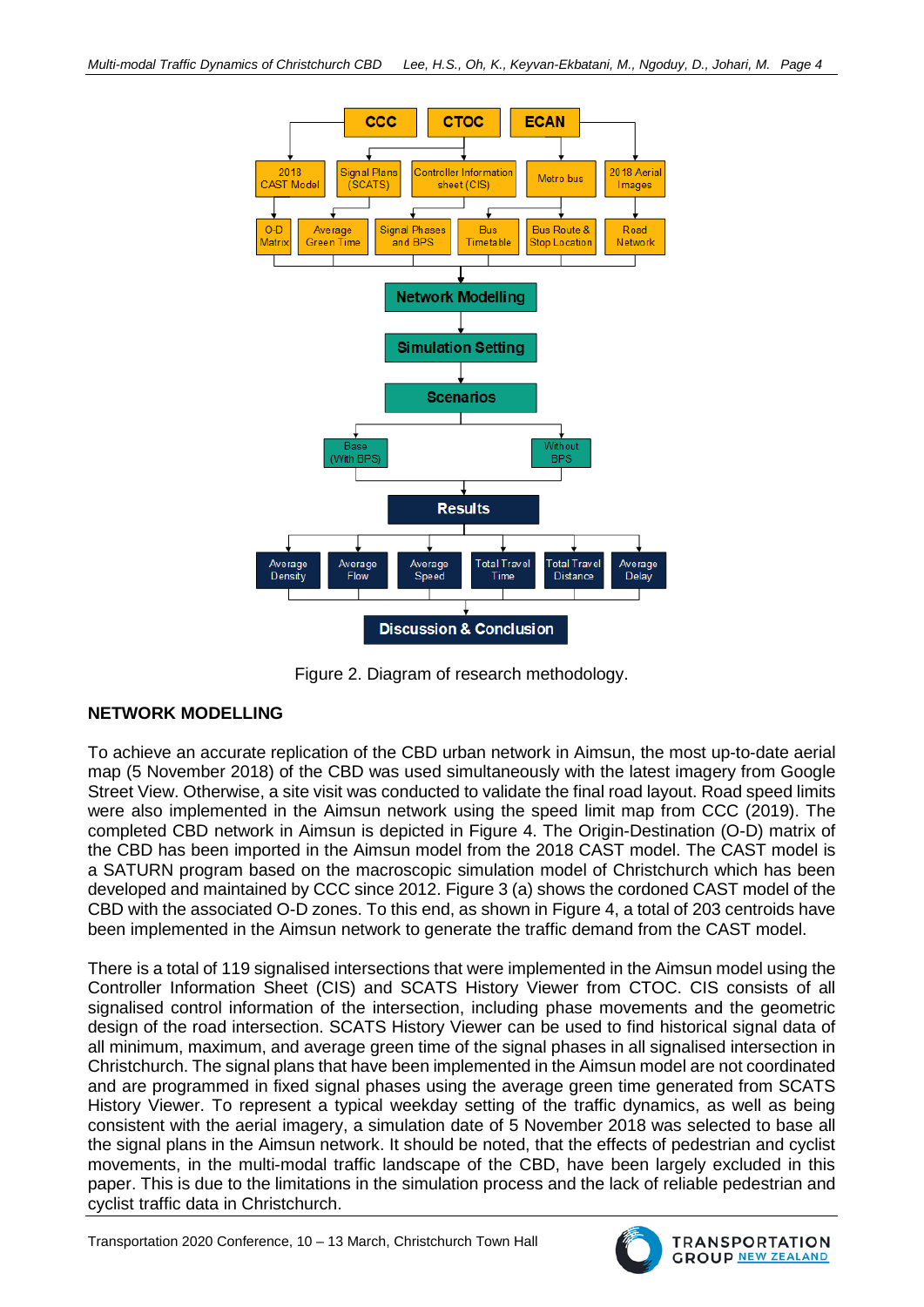

<span id="page-5-1"></span>Figure 3. (a) Cordoned 2018 CAST model of CBD, (b) The bus network of CBD modelled in Aimsun; bus routes (thick grey lines) and bus stop (circles).



Figure 4. The urban network of CBD in Aimsun.

<span id="page-5-0"></span>An example of the modelling approach used to simulate a signalised intersection (Montreal / Salisbury / Victoria Street) in Aimsun is illustrated in [Figure 5. Figure 5](#page-6-0) shows that the right turning approach in phase A intersects with the forward approach. Therefore, the right turning movement is assigned a give way rule as defined in the New Zealand road code. A stop line was created in the middle of the intersection to allow turning vehicles to approach the intersection before they make the turn as observed in real-life Christchurch traffic. [Figure 6](#page-6-1) shows the signal cycle time implemented at Montreal / Salisbury / Victoria Street intersection with four seconds of yellow time as identified in CIS.

The latest Metro bus map and timetable have been used to simulate bus stops and bus routes in Aimsun. A total of 95 bus stops and 14 bus routes (north and south directions) were implemented in the CBD model. [Figure 3](#page-5-1) (b) shows the completed bus network in Aimsun. Thick grey lines indicate simulated bus routes and the circles show the location of all bus stops in Aimsun. Dwelling time of

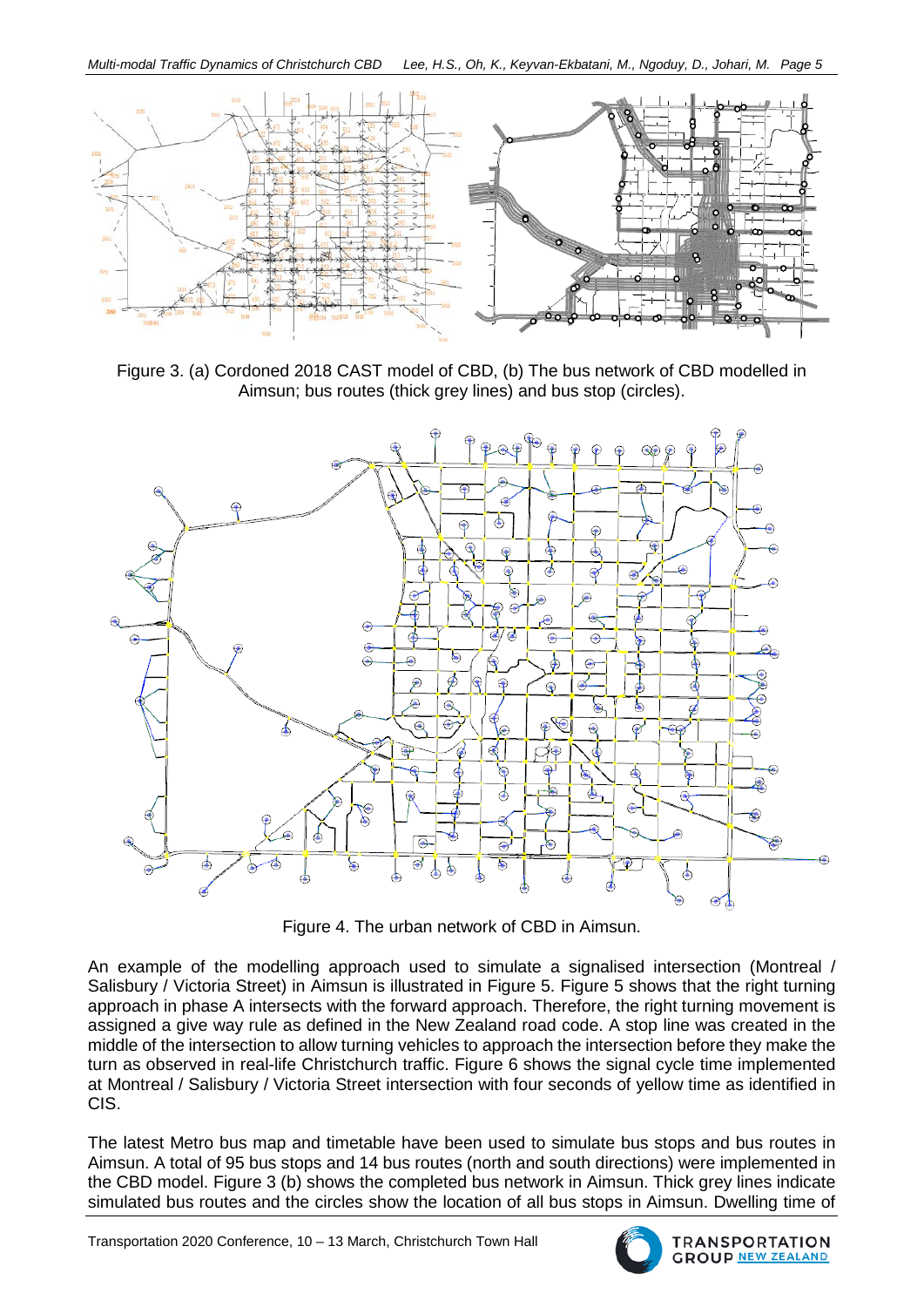30  $\pm$  10 seconds have been used for all bus stops to simulate real bus dynamics during unloading and loading of passengers. The BPS in Christchurch, as identified i[n Figure 1,](#page-2-0) was also implemented in the Aimsun model. In the simulation, unlike other fixed signals, the priority signals were classified as actuated signals. As a result, the associated signal phases are only requested upon the detection of the buses that are equipped with the priority assignment.



<span id="page-6-0"></span>Figure 5. Comparison between signal phases in CIS (top) and modelled Aimsun signal phases (bottom).



Figure 6. Fixed signal cycle time at Montreal / Salisbury / Victoria Street intersection.

#### <span id="page-6-1"></span>**SIMULATION SETTINGS**

The traffic demand profile of the morning peak period (7:00 AM – 9:00 AM) was introduced in the Aimsun model from the O-D matrix that was generated in the 2018 CAST model. [Figure 7](#page-6-2) shows the traffic demand profile of the two-hour duration with a gradual increase towards the peak demand of 12,870 veh/hr from 8:00 AM onwards. A total traffic demand of 46,382 vehicles were simulated. Detectors have been installed mid-way along each road section in the Aimsun model and measured every 90 seconds to collect the simulated data. Dynamic traffic assignment was enabled in the simulation with C-logit based route choice model updated every 90 seconds. Aimsun generates stochastic simulation results, therefore, 15 replications (different random seeds) were carried out to create the NFD of the CBD urban network. The replication seed numbers were used consistently for both scenarios for homogeneous comparison.



<span id="page-6-2"></span>

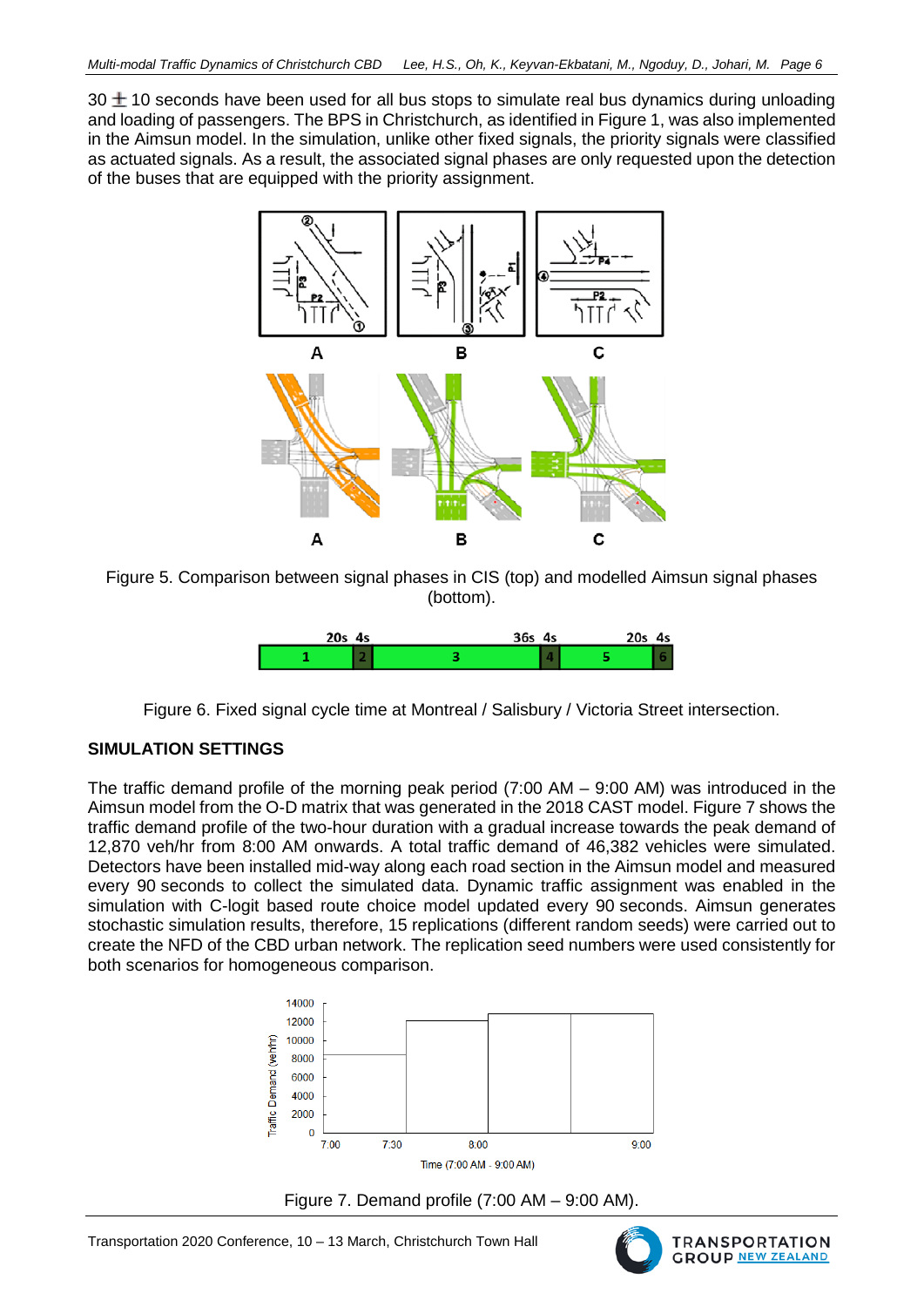The NFD was created using the weighted averages of the results. Thus, Aimsun API was used. The main function of the API was to derive the average weighted density from the density generated from the detectors in the Aimsun network. In the API, Equations 1 and 2, developed by Geroliminis et al. (2008), were used to derive the average weighted values, where  $q_i$  is the flow from each detector,  $l_i$ is the length of each road section with detectors, and  $k_i$  is the density generated from each detector. Equation 1 was used to derive the average weighted flow and Equation 2 was used for the average weighted density.

$$
q^w = \frac{\sum_i q_i l_i}{\sum_i l_i} \tag{1}
$$

$$
k^w = \frac{\sum_i k_i l_i}{\sum_i l_i} \tag{2}
$$

#### **SIMULATION SCENARIOS**

Two simulations scenarios were considered in Aimsun to investigate the effects of BPS and multimodal traffic dynamics of the entire Christchurch CBD urban network. They are as follows:

- *Base (with BPS)***:** The current urban network model of Christchurch CBD based on the latest GIS data and simulation settings described in the previous sections. It also includes the current BPS that are implemented in the CBD.
- *Without BPS***:** The current model based on the base model without BPS implementation in the entire CBD.

## **RESULTS**

This section provides a summary of the findings of the simulations and provides an examination of the results to discuss further in the paper.



Figure 8. (a) 3D NFD – Base model, (b) 3D NFD – Without the BPS model.

#### <span id="page-7-0"></span>**BASE (WITH BPS)**

[Figure 8](#page-7-0) (a) shows the 3D NFD of the base CBD model. The different colours represent the 15 replications that were undertaken for the simulation of each scenario. The 3D NFD shows that the relationship between car density and vehicular flow follow an inverted curve shape that is a characteristic of the FD. The critical car density occurred in the range between 40 veh/km and 50 veh/km while the network capacity is approximately 410 veh/hr.

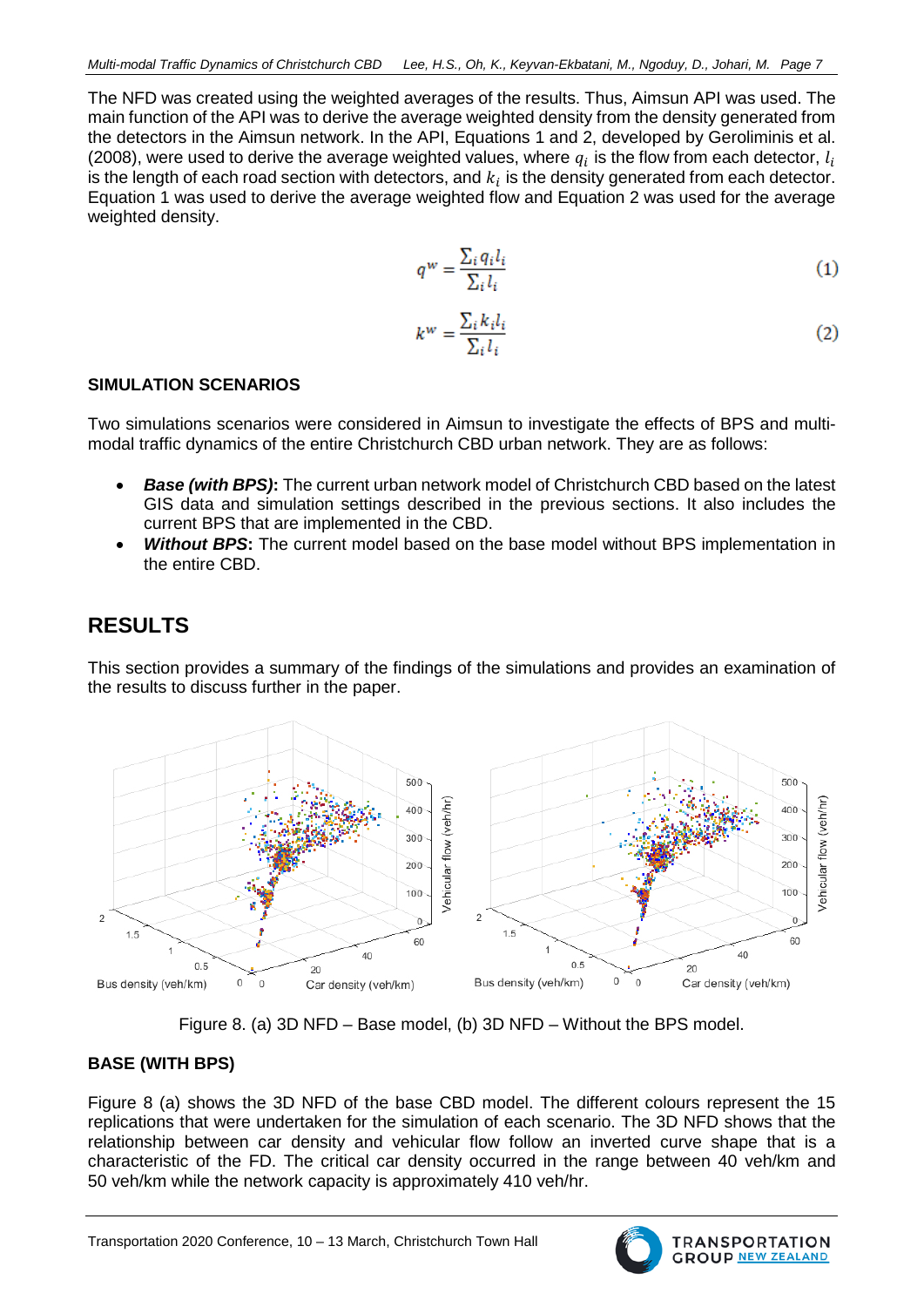#### **WITHOUT BPS**

[Figure 8](#page-7-0) (b) shows the 3D NFD of the CBD network without BPS. Similar to [Figure 8](#page-7-0) (a), the relationship between the car density and vehicular flow follows an inverted curve shape. The critical car density occurred in the range between 40 veh/km and 50 veh/km while the network capacity is approximately 430 veh/hr. The network capacity is slightly higher in the network without BPS compared to the base model. However, the critical density is almost identical in the two scenarios.

#### **COMPARISON OF RESULTS**

[Figure 9](#page-8-0) shows the NFD contour plot of the average bus to car density with a colour map depicting the vehicular flow for both scenarios. The contour plot represents the flow conditions influenced by the movements of buses and cars. From the contour plot of the two networks, it can be deduced that the network without BPS can sustain more vehicular flow with a higher bus density. When the car density is at 10 veh/km, the base network can hold a bus density of 0.6 veh/km while the network without BPS can hold up to a bus density of 0.9 veh/km. Moreover, this difference is outlined in the red dashed line in [Figure 9](#page-8-0) (b). This indicates that the network without BPS is more sustainable in its interaction between cars and buses and are able to serve more buses without the compromise of high capacity.



Figure 9. (a) NFD Contour plot – Base (with BPS), (b) NFD Contour plot – without BPS.

<span id="page-8-0"></span>

<span id="page-8-1"></span>Figure 10. (a) Box plot of average bus delay, (b) Box plot of average car delay (red line showing the median, top and bottom of each box are  $75<sup>th</sup>$  and  $25<sup>th</sup>$  percentiles of the samples).

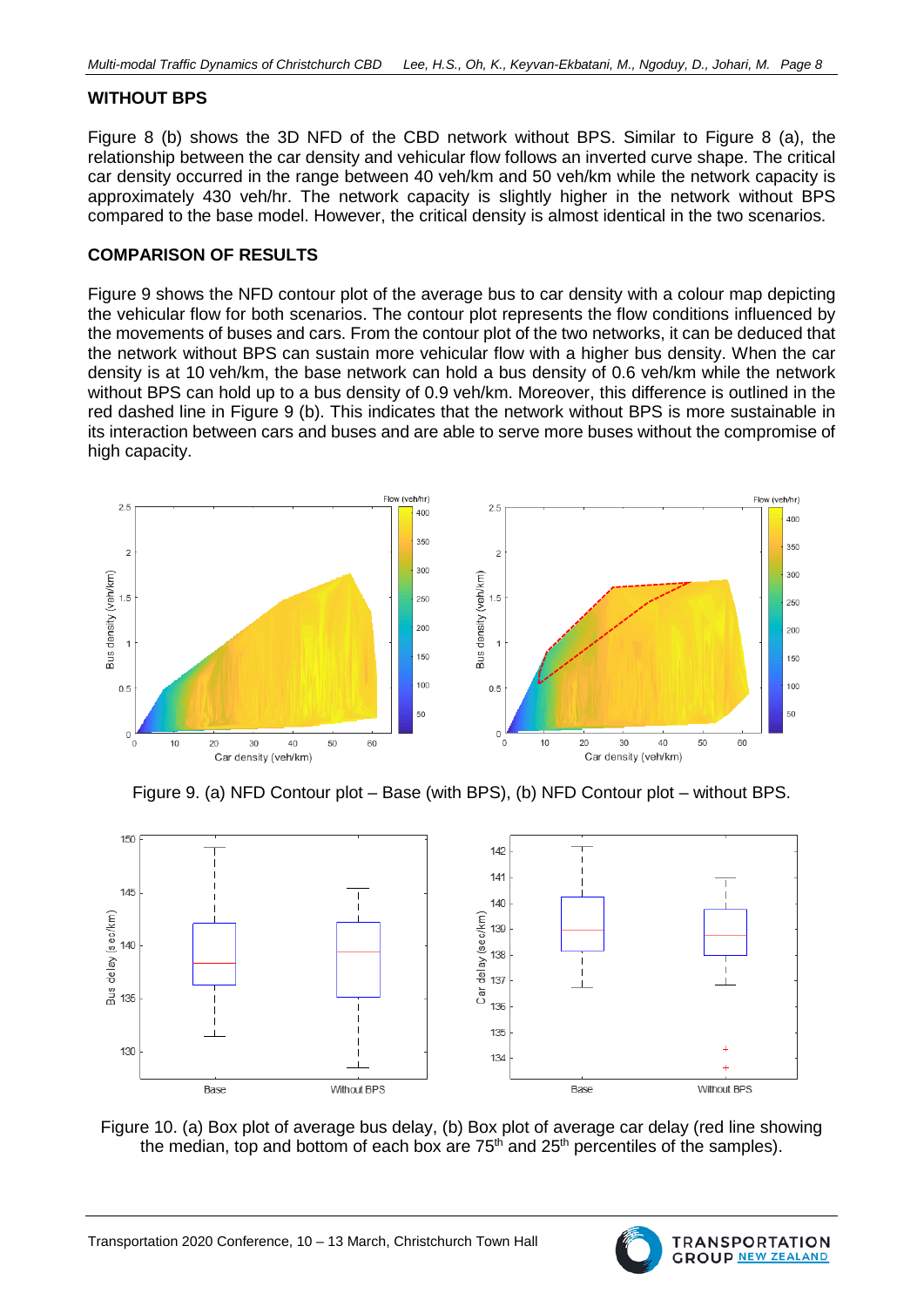[Figure 10](#page-8-1) shows the box plot comparison of the two scenarios against the overall bus delay and car delay of the network. The base model has a median average bus delay of 138.4 sec/km while the model without BPS has 139.5 sec/km. The maximum bus delay in the base network is 149.4 sec/km, which is higher than the maximum bus delay in the network without BPS of 145.5 sec/km. The median car delay of the base model is 139.0 sec/km, which is slightly higher than the median of the model without BPS of 138.8 sec/km. Again, the difference is not significant enough to compare the performance of each network.

The discrepancy between the two scenarios is identified in [Table 1.](#page-9-0) Similar to the box plot comparison, no clear differences can be observed from the results. However, the Total Travel Distance (TTD) of the car in the network without BPS was found as 85,852.7 km in contrast to the base network of 84,092.1 km. This result suggests that the throughput of cars in the network without BPS is higher by 1,760.6 km compared to the base network during the simulation period of two hours. However, it is noted that this difference is only two percent of the overall TTD in the entire network of the CBD, which compared to the number of cars in the system cannot be considered as a significant difference.

|                                   | <b>Base (with BPS)</b> | <b>Without BPS</b> |
|-----------------------------------|------------------------|--------------------|
| Average Car Speed (km/hr)         | 20.4                   | 20.4               |
| Average Bus Speed (km/hr)         | 12.4                   | 12.2               |
| Total Travel Time of Car (hr)     | 4999.8                 | 5035.8             |
| Total Travel Time of Bus (hr)     | 42.1                   | 42.3               |
| Total Travel Distance of Car (km) | 84092.1                | 85852.7            |
| Total Travel Distance of Bus (km) | 481.8                  | 483.0              |

Table 1. Comparison of results (median).

## <span id="page-9-0"></span>**DISCUSSION**

## **FINDINGS**

The results show that the effects of BPS in the simulated network of Christchurch CBD are minimal and for some instances, the network performance was slightly better in the network without BPS than the base model with BPS. However, it is difficult to find any overall difference in the results between the two networks. This is contrary to the general assumption that BPS should improve the performance of the bus network in the system. It should be noted, however, that the results are somewhat expected at the network level where only five intersections have been implemented with BPS among 119 signalised intersections in the entire CBD network. It should be also noted that the results do not prove that BPS does not work in the multi-modal traffic network, but that the effects may be localised in an area within the CBD and do not propagate to the network level. To this end, it is worth considering the effect of BPS on a local scale and compared to the network level.

One interesting observation that can be identified in the simulation is the sensitivity of simulation results related to buses. The number of buses during the simulation period is relatively small compared to the number of cars in the network. Therefore, even the smallest change to the delay in buses can produce contradicting results. On the other hand, due to the sheer number of cars in the network, any minor changes to the car dynamics in the network will not cause an overall change at the network scale.

#### **LIMITATIONS IN SIMULATION**

There are various limitations in the modelling and simulation of Christchurch CBD in Aimsun. First, it must be highlighted that the simulated urban network in Aimsun is not a fully functioning representation of the real traffic network of Christchurch CBD due to many limitations in the Aimsun simulation environment. One of the critical limitations is the fixed signal plans that have been used

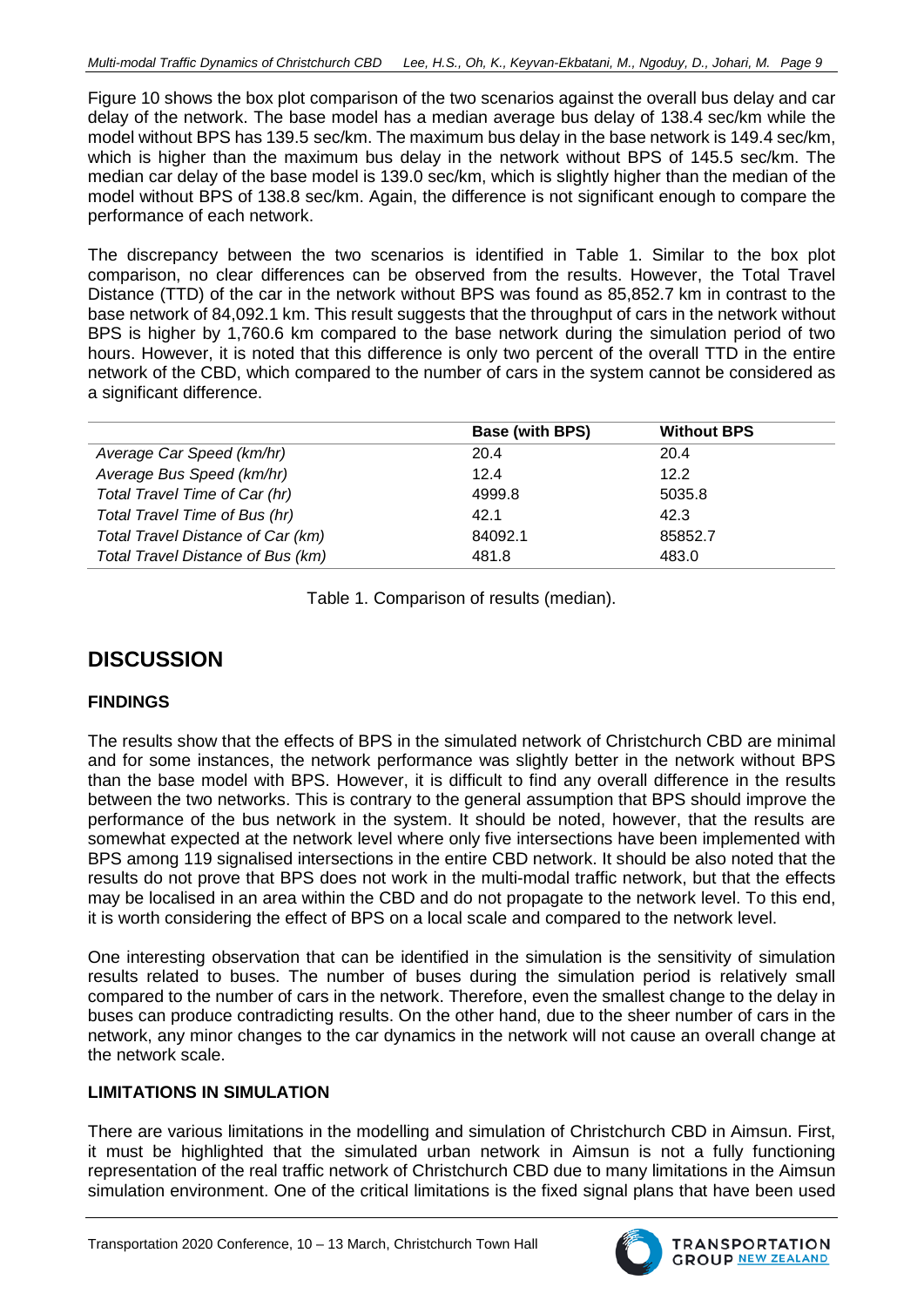in the simulation. This is vastly different from the coordinated traffic control of SCATS in real-life.

Secondly, Aimsun is a traffic simulation tool that is inherently based on the vehicle traffic model. Therefore, the simulation of other modes of travel including the traffic dynamics of pedestrian flow is still in its infancy. Vehicular movements are complex, but they can be simulated through many traffic assignments such as the car-following model. On the other hand, pedestrian movements are difficult to predict through a mathematic model due to the dynamic and disordered behaviours on the streets. As a result, the traffic dynamics of pedestrians have been largely overlooked in the modelling process except in small instances where a dedicated signal phase was employed at the signalised intersection. It is however noted, that the central city is driven by multi-modal traffic dynamics, especially the pedestrian flow. The pedestrian dynamics is fundamental in the simulation of the traffic behaviour in the central city due to their priority over vehicles. As more cities adopt city policies towards people-friendly cities, this notion will only continue to grow and its influence in the multimodal traffic dynamics in the central city would be deemed too important to be excluded in the analysis.

Another important aspect to consider is the shared roads in the urban network of Christchurch CBD. During the simulation, it was observed that a significant number of vehicles travelled through the shared roads during the peak period. Initially, due to the low-speed limit (10km/hr), there was low usage of the shared roads for travel. However, with a gradual increase in the traffic demand of the network and as congestion started to form in the links, an increase in shared road usage was observed. This is reasonable in the simulation environment as the simulated vehicles are programmed to seek the shortest path based on a stochastic mechanism. However, in real-life, cars are discouraged from using the shared pathway through various traffic control mechanism in the shared road design. To simulate real conditions in Aimsun, the shared roadway should be less attractive to path users.

Another limitation is related to the simulation of buses and their associated traffic behaviour in Aimsun. First, the bus dwell time in the simulation was assumed as  $30 \pm 10$  seconds. In real-life, the dwell time will range between zero to a few minutes depending on the demand of the bus service. Also, it was observed during the simulation that a significant bus delay was experienced at the bus interchange exit on Lichfield Street. The localised bus delay was due to the simulated buses that were unable to enter a congested road at the interchange exit with a large queue of cars on Lichfield Street. This was especially observable when a give way assignment was set in Aimsun for the bus movement out of the bus interchange based on real traffic assignment at the site. However, in real life, the opposite would occur, and cars would give way to buses during congested road conditions. This behaviour may be cultural-specific but in New Zealand, at least, a pseudo-rule exists among all drivers to give way to vehicles struggling to enter the road during congested road conditions. In order to simulate this behaviour, the give way rule was removed for the interchange bus exit movement in Aimsun simulation. This shows the limitation of Aimsun to be flexible in simulating a cultural-specific behaviour of vehicle dynamics in New Zealand.

## **CONCLUSION**

This paper considers the multi-modal traffic dynamics of Christchurch CBD. The traffic network of Christchurch CBD was modelled in the microscopic simulation environment of Aimsun using real traffic data of Christchurch. Two simulated scenarios in Aimsun were used to investigate the effects of the BPS in the urban network of Christchurch CBD. First, the base model, representing the current urban network of the CBD, was simulated. Second, the CBD network without BPS was simulated for comparison and analysis.

The results show that the effects of BPS in the simulated model of Christchurch CBD are negligible. This is contrary to the general expectation that BPS should improve the performance of the bus network. However, it is noted that the results are of the entire network level and the effects of BPS may have been localised along critical bus routes with BPS implementations. To this end, further study would be warranted to study the effects of BPS on the local scale. Furthermore, it should be

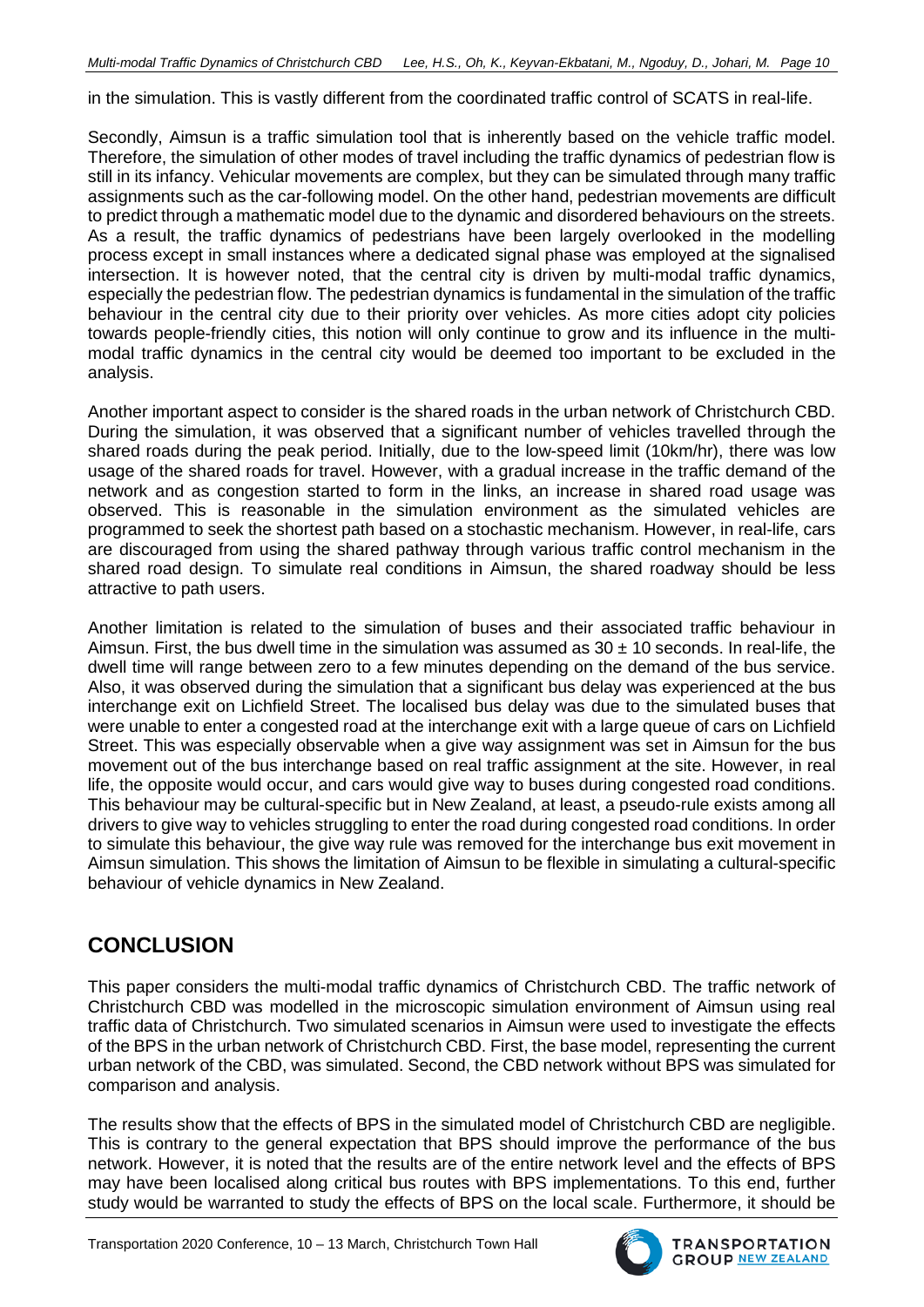noted that the base network model in Aimsun is not a fully functioning representation of the real traffic dynamics of Christchurch CBD due to many limitations in the modelling and lack of calibration used in the simulation. Therefore, further investigation is required to validate the findings in the report for industry applications. To this end, it is recommended that additional research in the modelling of Christchurch CBD in the microscopic simulation environment will benefit the understanding of multimodal traffic dynamics of Christchurch CBD, as well as contributing to the future transport planning of Christchurch.

## **ACKNOWLEDGMENTS**

This project was only made possible through the collaboration between the University of Canterbury (UC), CTOC, CCC, and ECAN. A special acknowledgment to Chris Bealing from CTOC and Hamid Mirbaha from CCC in assisting the authors in the various tasks involved in the project including data collection and traffic software implementations.

# **AUTHOR CONTRIBUTION STATEMENT**

Hee Seung Lee and Kyungrok Oh are the main authors and have carried out the research (e.g. literature review, data collection, data analysis, modelling, simulation, results and discussion) under the supervision of Dr. Keyvan-Ekbatani (e.g. leading the research, developing research ideas and interpretation of results) along with co-supervisor Dr. Ngoduy (e.g. research discussion and interpretation of results) and associate supervisor Mansour Johari (e.g. data analysis and network modelling review).

## **REFERENCES**

Canterbury Earthquake Recovery Authority, 2013. *An Accessible City – Christchurch Central Recovery Plan: Replacement transport chapter – October 2013*, Christchurch, Canterbury Earthquake Recovery Authority.

Chong-White, C., & Shaw, S., 2012. *Indicative traffic control performance of the SCATS installation in New South Wales including Sydney*, paper presented at 19th ITS World Congress, Vienna, Austria, 22 October 2012 through 26 October 2012, viewed 17 May 2019.

Christchurch City Council, 2019. *Speed Limit Map*, viewed 9 September 2019, [<http://ccc.govt.nz/>](http://ccc.govt.nz/).

Geroliminis, N. and Daganzo, C.F., 2008. Existence of urban-scale macroscopic fundamental diagrams: Some experimental findings. *Transportation Research Part B: Methodological*, *42*(9), pp.759-770.

Geroliminis, N., Zheng, N. and Ampountolas, K., 2014. A three-dimensional macroscopic fundamental diagram for mixed bi-modal urban networks. *Transportation Research Part C: Emerging Technologies*, *42*, pp.168-181.

Harris, D., 2018. *Commuting in NZ's car capital costs Christchurch drivers \$10,000 a year*, viewed 16 May 2019, <https://www.stuff.co.nz/the-press/news/104351763/commuting-in-nzs-car-capitalcosts-christchurch-drivers-10000-a-year>.

Keyvan-Ekbatani, M., Kouvelas, A., Papamichail, I. and Papageorgiou, M., 2012. Exploiting the fundamental diagram of urban networks for feedback-based gating. *Transportation Research Part B: Methodological*, *46*(10), pp.1393-1403.

Keyvan-Ekbatani, M., Gao, X., Gayah, V.V. and Knoop, V.L., 2019. Traffic-responsive signals